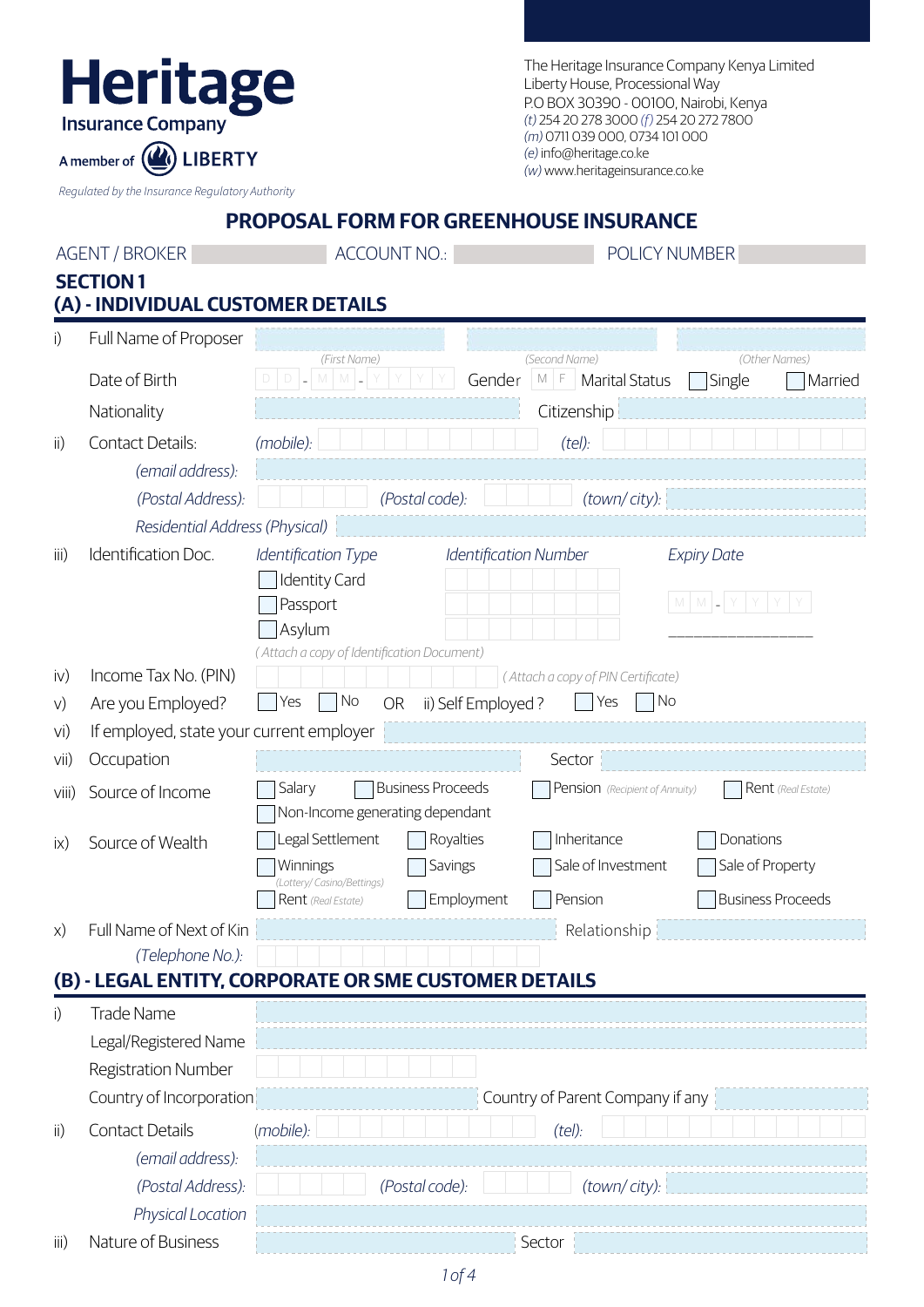| <b>Beneficial Owner</b><br>Source of Income<br>Source of Wealth                                                                                                             | (Attach CR12)<br><b>Business Proceeds</b><br>Legal Settlement<br>Court Order             | Rent (Real Estate)<br>Royalties<br>Sale of Property                                                                                                    | Donations<br>Interest<br>Sale of Investment                                                                                                                                                                | Government Funding<br>Savings                                                                                                                                                                                                                                                                                                                                                                                                                                                                                    |  |
|-----------------------------------------------------------------------------------------------------------------------------------------------------------------------------|------------------------------------------------------------------------------------------|--------------------------------------------------------------------------------------------------------------------------------------------------------|------------------------------------------------------------------------------------------------------------------------------------------------------------------------------------------------------------|------------------------------------------------------------------------------------------------------------------------------------------------------------------------------------------------------------------------------------------------------------------------------------------------------------------------------------------------------------------------------------------------------------------------------------------------------------------------------------------------------------------|--|
|                                                                                                                                                                             |                                                                                          |                                                                                                                                                        |                                                                                                                                                                                                            |                                                                                                                                                                                                                                                                                                                                                                                                                                                                                                                  |  |
| 2.2)                                                                                                                                                                        |                                                                                          |                                                                                                                                                        |                                                                                                                                                                                                            |                                                                                                                                                                                                                                                                                                                                                                                                                                                                                                                  |  |
|                                                                                                                                                                             |                                                                                          |                                                                                                                                                        |                                                                                                                                                                                                            |                                                                                                                                                                                                                                                                                                                                                                                                                                                                                                                  |  |
| (Provide an overview).                                                                                                                                                      |                                                                                          |                                                                                                                                                        |                                                                                                                                                                                                            |                                                                                                                                                                                                                                                                                                                                                                                                                                                                                                                  |  |
|                                                                                                                                                                             | Name                                                                                     | Qualifications                                                                                                                                         | <b>Special Training</b>                                                                                                                                                                                    | No. of years<br>on the Farm                                                                                                                                                                                                                                                                                                                                                                                                                                                                                      |  |
| Farm Manager                                                                                                                                                                |                                                                                          |                                                                                                                                                        |                                                                                                                                                                                                            |                                                                                                                                                                                                                                                                                                                                                                                                                                                                                                                  |  |
| Deputy Manager                                                                                                                                                              |                                                                                          |                                                                                                                                                        |                                                                                                                                                                                                            |                                                                                                                                                                                                                                                                                                                                                                                                                                                                                                                  |  |
| <b>SECTION 3 - DESCRIPTION OF THE GREENHOUSES AND FIELDS</b><br>Size and age of each greenhouse, age of plastic cover, size (supply information on a separate list)<br>3.1) |                                                                                          |                                                                                                                                                        |                                                                                                                                                                                                            |                                                                                                                                                                                                                                                                                                                                                                                                                                                                                                                  |  |
|                                                                                                                                                                             |                                                                                          |                                                                                                                                                        |                                                                                                                                                                                                            |                                                                                                                                                                                                                                                                                                                                                                                                                                                                                                                  |  |
|                                                                                                                                                                             |                                                                                          |                                                                                                                                                        |                                                                                                                                                                                                            |                                                                                                                                                                                                                                                                                                                                                                                                                                                                                                                  |  |
| 3.4) Type of coverage of each greenhouse (plastic, glass or other material; any guarantees given for plastics)                                                              |                                                                                          |                                                                                                                                                        |                                                                                                                                                                                                            |                                                                                                                                                                                                                                                                                                                                                                                                                                                                                                                  |  |
|                                                                                                                                                                             |                                                                                          |                                                                                                                                                        |                                                                                                                                                                                                            |                                                                                                                                                                                                                                                                                                                                                                                                                                                                                                                  |  |
|                                                                                                                                                                             |                                                                                          |                                                                                                                                                        |                                                                                                                                                                                                            |                                                                                                                                                                                                                                                                                                                                                                                                                                                                                                                  |  |
|                                                                                                                                                                             |                                                                                          |                                                                                                                                                        |                                                                                                                                                                                                            |                                                                                                                                                                                                                                                                                                                                                                                                                                                                                                                  |  |
|                                                                                                                                                                             |                                                                                          |                                                                                                                                                        |                                                                                                                                                                                                            |                                                                                                                                                                                                                                                                                                                                                                                                                                                                                                                  |  |
|                                                                                                                                                                             |                                                                                          |                                                                                                                                                        |                                                                                                                                                                                                            |                                                                                                                                                                                                                                                                                                                                                                                                                                                                                                                  |  |
|                                                                                                                                                                             |                                                                                          |                                                                                                                                                        |                                                                                                                                                                                                            |                                                                                                                                                                                                                                                                                                                                                                                                                                                                                                                  |  |
|                                                                                                                                                                             |                                                                                          |                                                                                                                                                        |                                                                                                                                                                                                            |                                                                                                                                                                                                                                                                                                                                                                                                                                                                                                                  |  |
|                                                                                                                                                                             |                                                                                          |                                                                                                                                                        |                                                                                                                                                                                                            |                                                                                                                                                                                                                                                                                                                                                                                                                                                                                                                  |  |
|                                                                                                                                                                             |                                                                                          |                                                                                                                                                        |                                                                                                                                                                                                            |                                                                                                                                                                                                                                                                                                                                                                                                                                                                                                                  |  |
|                                                                                                                                                                             |                                                                                          |                                                                                                                                                        |                                                                                                                                                                                                            |                                                                                                                                                                                                                                                                                                                                                                                                                                                                                                                  |  |
|                                                                                                                                                                             |                                                                                          |                                                                                                                                                        |                                                                                                                                                                                                            |                                                                                                                                                                                                                                                                                                                                                                                                                                                                                                                  |  |
| b) Stems per hectare                                                                                                                                                        |                                                                                          |                                                                                                                                                        |                                                                                                                                                                                                            |                                                                                                                                                                                                                                                                                                                                                                                                                                                                                                                  |  |
|                                                                                                                                                                             |                                                                                          |                                                                                                                                                        |                                                                                                                                                                                                            |                                                                                                                                                                                                                                                                                                                                                                                                                                                                                                                  |  |
|                                                                                                                                                                             | 4.3) Yields over the last 5 years for the respective crops and varieties per greenhouse. |                                                                                                                                                        |                                                                                                                                                                                                            |                                                                                                                                                                                                                                                                                                                                                                                                                                                                                                                  |  |
|                                                                                                                                                                             | Period of insurance<br>a) Crop<br>b) Flushes per year                                    | Income Tax No. (PIN)<br><b>SECTION 2 - PROPOSAL DETAILS</b><br><b>SECTION 4 - PRODUCTION</b><br>c) Duration of one flush<br>c) Plants per square Metre | Government Funding<br>(This data is required for each greenhouse and open field)<br>4.1) Production cycle per plant. How many flushes per year?<br>and per month/year/season. Fill below where applicable: | (Attach a copy of PIN Certificate)<br>Shareholders Contribution<br><b>From</b> $ D D  -  M M  -  Y Y Y Y $ To $ D  -  M M  -  Y Y Y Y$<br>2.4) Qualifications and experience of personnel, number of staff regularly and/or seasonal employed?<br><u> 1980 - Johann Barn, fransk politik (d. 1980)</u><br>4.2) Yield expectation per plant and per greenhouse/field expressed in kilograms (or other units) per unit of area<br>a) Number of stems per hectare at any one time : _______________________________ |  |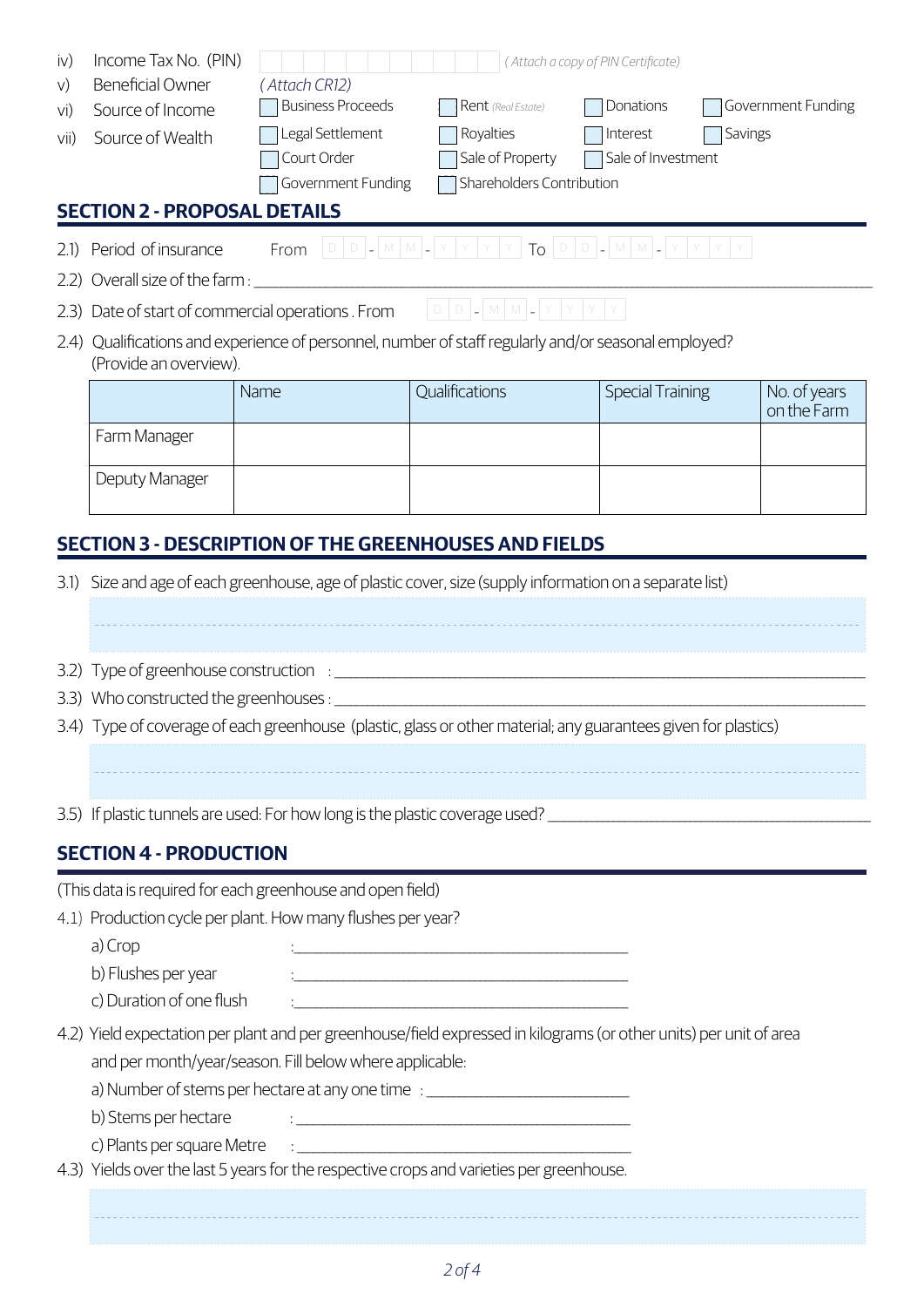4.4) Cost of production: Fill where applicable.

 a) Cost of production per hectare :  $\mathbf{r} = \mathbf{r} - \mathbf{r}$ :  $\mathbf{r} = \mathbf{r} - \mathbf{r}$ 

b) Cost of production per stem

c) Cost of production per square metre  $\qquad : \qquad \qquad 1$ d) Cost of production per plant

4.5) Total area in hectares/acres occupied by the greenhouses or crops : \_\_\_\_\_\_\_\_\_\_\_\_\_\_\_\_\_\_\_\_\_\_\_\_\_\_\_\_\_\_\_\_\_\_\_\_\_\_\_\_\_\_\_\_\_\_:  $\frac{1}{2}$  ,  $\frac{1}{2}$  ,  $\frac{1}{2}$  ,  $\frac{1}{2}$  ,  $\frac{1}{2}$  ,  $\frac{1}{2}$  ,  $\frac{1}{2}$  ,  $\frac{1}{2}$  ,  $\frac{1}{2}$  ,  $\frac{1}{2}$  ,  $\frac{1}{2}$  ,  $\frac{1}{2}$  ,  $\frac{1}{2}$  ,  $\frac{1}{2}$  ,  $\frac{1}{2}$  ,  $\frac{1}{2}$  ,  $\frac{1}{2}$  ,  $\frac{1}{2}$  ,  $\frac$ 

## **SECTION 5 - ECONOMIC ASPECTS**

(This data is required for each variety of crops grown)-(Fill in one per greenhouse)

5.1) Current total value of the greenhouses crops for all green houses:

5.2) Estimated sale price per stem (Kes) : \_\_\_\_\_\_\_\_\_\_\_\_\_\_\_\_\_\_\_\_\_\_\_

5.3) Current total value of the plastic covering for all greenhouses (Kes) : \_\_\_\_\_\_\_\_\_\_\_\_\_\_\_\_\_\_\_\_\_\_\_

5.4) Current total value for the steel structures for all greenhouses (Kes) : \_\_\_\_\_\_\_\_\_\_\_\_\_\_\_\_\_\_\_\_\_\_

## **SECTION 6 - INSURANCE ASPECTS**

| 6.1) What do you want to insure?                                                                                                |                                                                                                       |  |  |  |  |
|---------------------------------------------------------------------------------------------------------------------------------|-------------------------------------------------------------------------------------------------------|--|--|--|--|
| a) Crop coverings                                                                                                               |                                                                                                       |  |  |  |  |
| b) Crop                                                                                                                         |                                                                                                       |  |  |  |  |
| c) Transit                                                                                                                      |                                                                                                       |  |  |  |  |
| d) Machinery Breakdown                                                                                                          | <b>Communication</b>                                                                                  |  |  |  |  |
| e) Other assets                                                                                                                 |                                                                                                       |  |  |  |  |
| 6.2) What are the perils you are exposed to and for which do you require insurance?                                             |                                                                                                       |  |  |  |  |
|                                                                                                                                 |                                                                                                       |  |  |  |  |
|                                                                                                                                 |                                                                                                       |  |  |  |  |
| 6.3) Loss experience, dates a nd value of losses caused to the site or in the neighborhood (if there are other<br>greenhouses). |                                                                                                       |  |  |  |  |
|                                                                                                                                 |                                                                                                       |  |  |  |  |
|                                                                                                                                 | The primary mode of delivery of your policy document and other official documents shall be via email. |  |  |  |  |

Kindly provide your email address below: